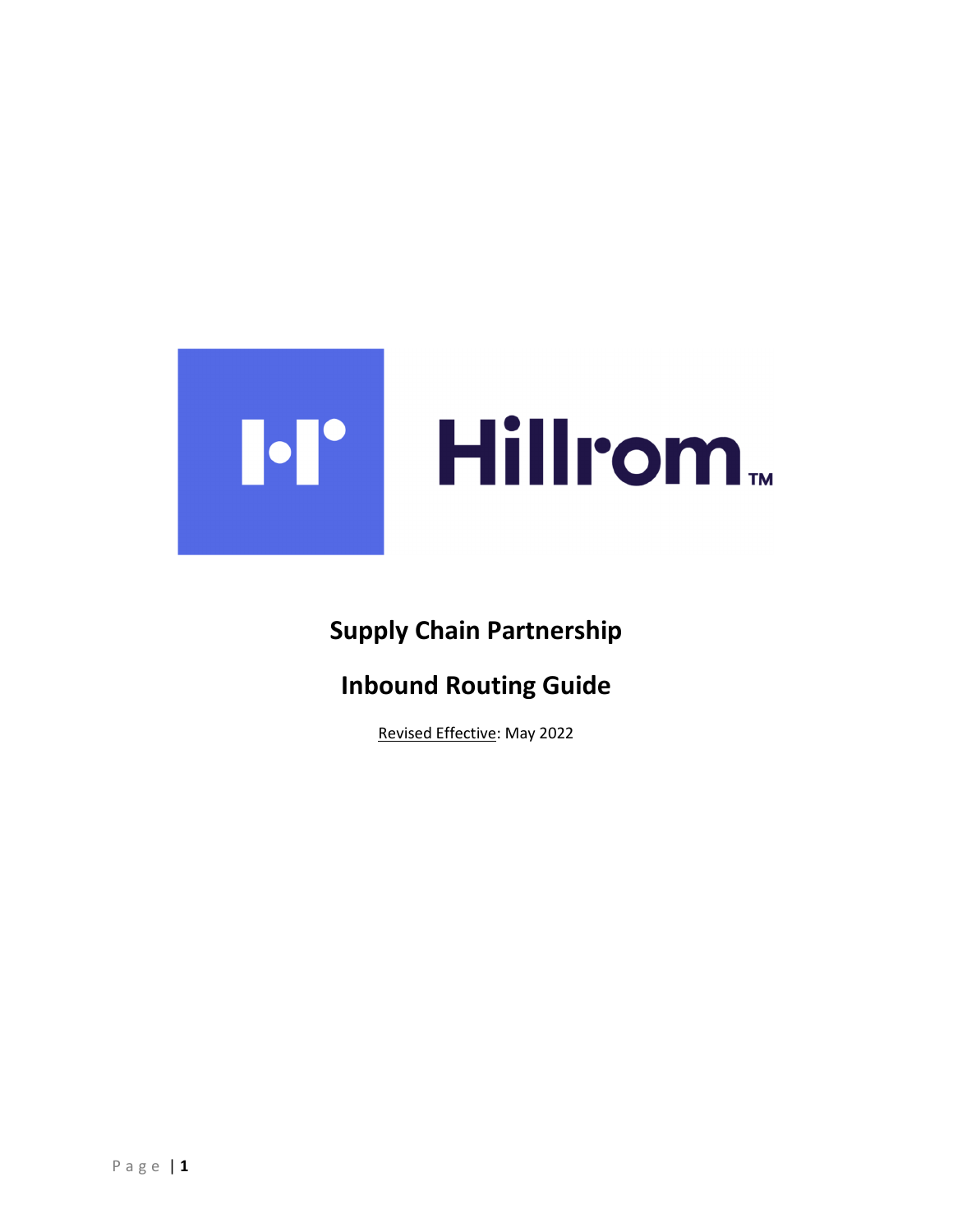### TABLE OF CONTENTS

|                                                       | <b>PAGE NO</b> |
|-------------------------------------------------------|----------------|
| Site addresses                                        | 3              |
| Forward / Legal and Regulatory                        | 4              |
| <b>Shipment Preparation</b>                           | 5              |
| Carrier Selection / Freight Payment                   | 7              |
| <b>Bill of Lading</b>                                 | 9              |
| Shipping Instructions to Welch Allyn, Tijuana, Mexico | 10             |
| <b>International Shipments</b>                        | 12             |
| <b>Palletizing Best Practices</b>                     | 14             |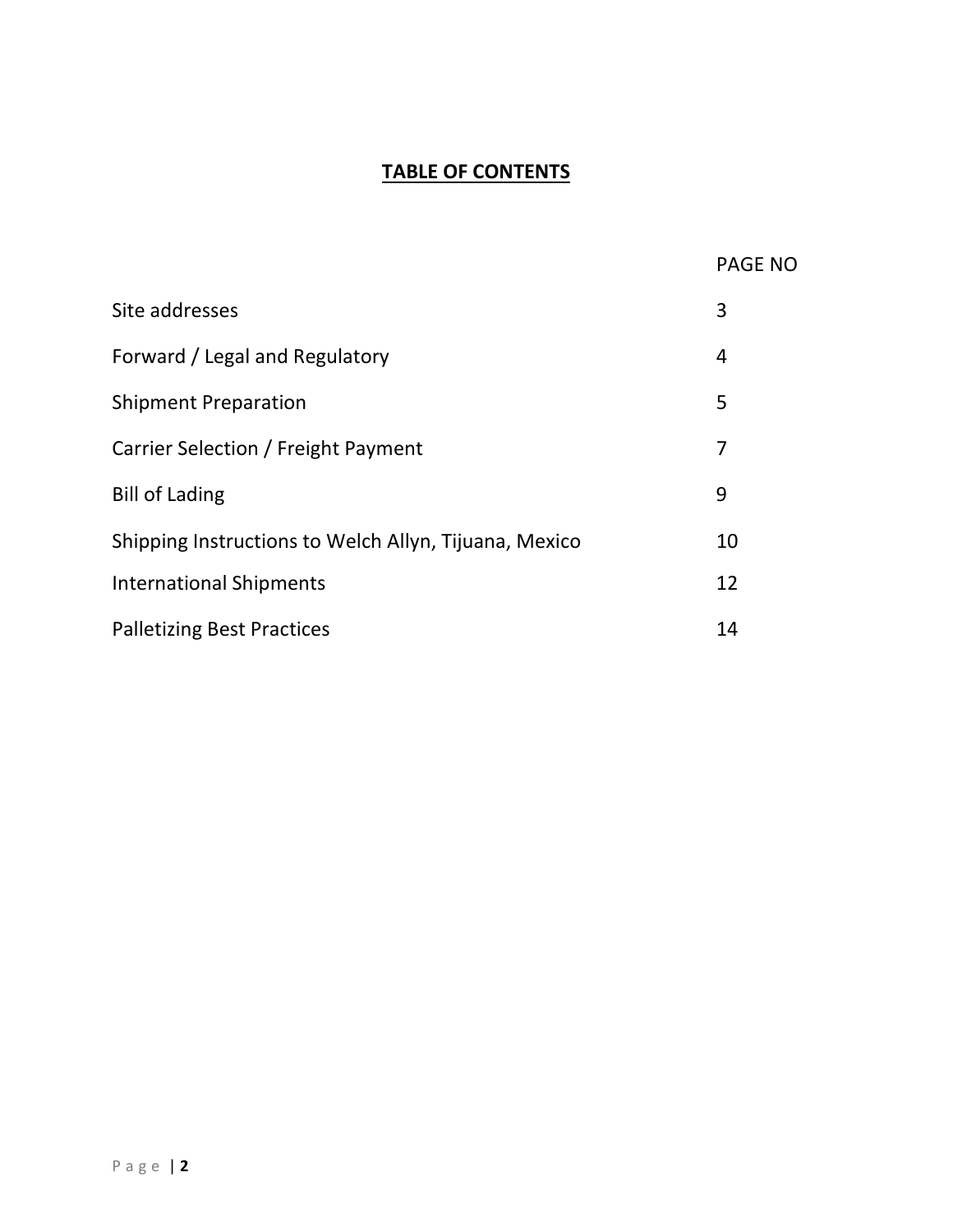## Hillrom North America Sites

#### Hillrom Acton MA

Hillrom Inc 100 Discovery Way Acton, MA 01720

#### Hillrom Batesville IN

Hillrom Inc. 1069 State Route 46 E Batesville, IN 47006

#### Hillrom Milwaukee WI Hillrom Inc.

7900 North 86th St Milwaukee, WI 53224

#### Hillrom Monterrey MX

Av. Del Telefono No. 200 San Andres 66640 Apodaca Nuevo Leon, MX

### Hillrom Skaneateles NY

Hillrom Inc. 4341 State Street Rd Skaneateles Falls, NY 13153

#### Hillrom Tijuana MX

Emilio Flores #2471-A Col. Canon del Padre Tijuana, BC, MX 22203

### Hill Rom St Paul MN

Hillrom Inc. 1020 W County Rd., F Saint Paul MN 55126

### Hillrom Charleston SC

4279 Cross Point Drive, Ste U, Ladson, SC 29456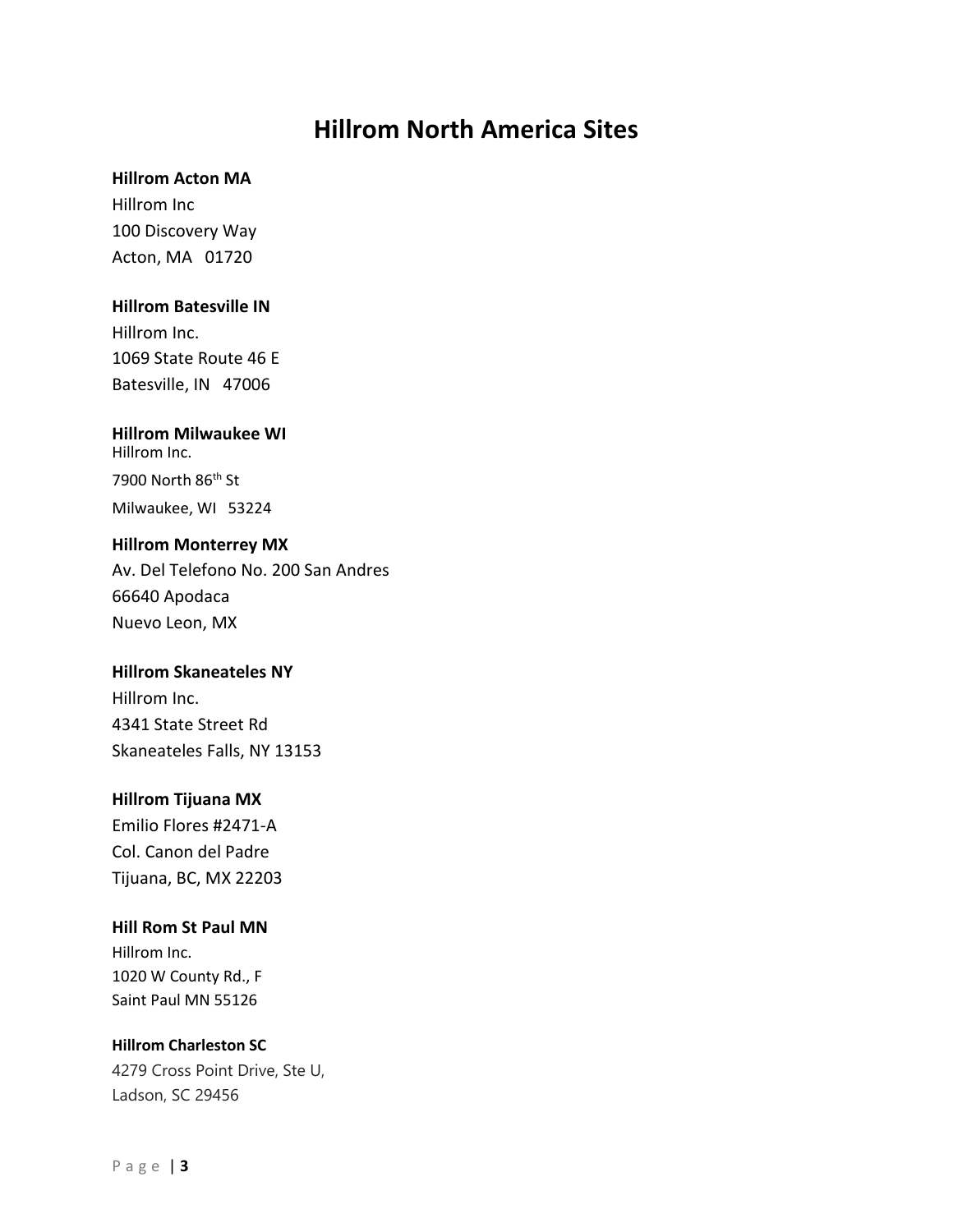## Our Mission

**Every day, around the world, we enhance outcomes for patients and their caregivers.** 



#### LEGAL & REGULATORY

A – OSHA Statement – The OSHA Hazard Communication Standard requires Manufacturers, Importers, and suppliers to label containers of toxic substances or hazardous chemicals with the chemical name and hazard warning. Material Safety Data Sheets (MSD's) for these substances for all shipments are required.

B - HAZARDOUS MATERIALS - Items that are hazardous need to meet the regulated requirements (i.e.-Department of Transportation (DOT), International Air Transport Association (IATA), etc.) of hazardous materials. The purchased parts that are classified hazardous must be packaged, marked, labeled, classified, and shipped according to the regulated rules and requirements.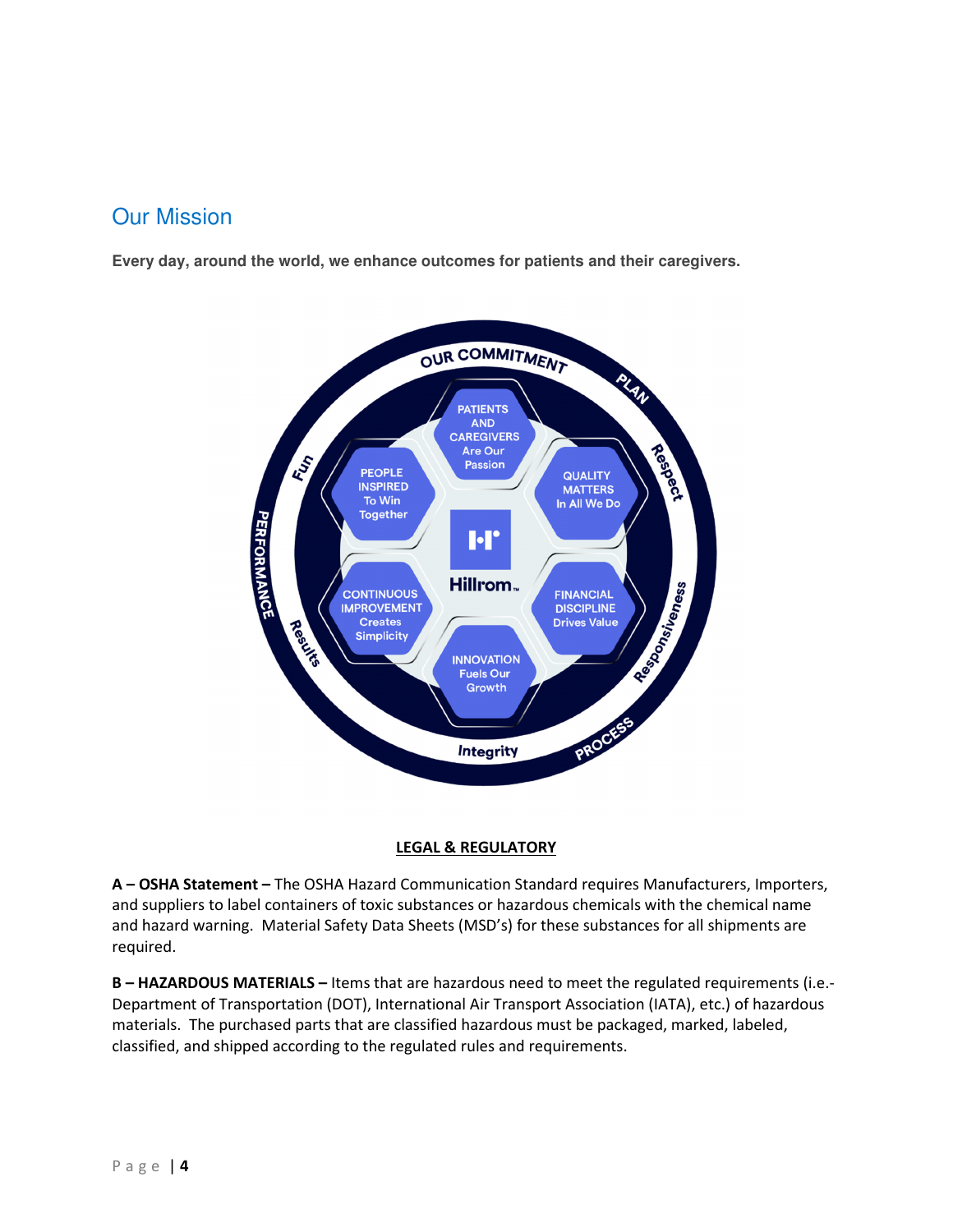# INBOUND SHIPPING & ROUTING INSTRUCTIONS

The following instructions apply to ALL merchandise shipped to Hillrom North America sites Compliance with these instructions is **MANDATORY.** Failure to follow these instructions shall be an agreement to pay all excess transportation charges, plus an administrative fee.

# Shipment Preparation

- I. Purchase Orders/Procurement Card Orders All purchase orders and procurement card orders specify the "Ship to" location to which orders are to be shipped. Merchandise MUST be shipped exactly as ordered.
- II. Packaging Requirements Packaging MUST conform to the freight carrier's requirements to withstand normal transportation hazards. Claims that develop due to improper packaging will be charged back to the shipper.
- III. Marketing Requirements Every article of freight MUST be fully identified with the following information, in addition to the packing slip requirements specified in our Supplier Compliance Policy, attached hereto.
	- A. Supplier's name and complete shipping address.
	- B. Our complete "Ship to" address
	- C. If ordered on our procurement card, complete Hillrom procurement Reference Number, and name of the Hillrom employee authorizing the shipment.
	- D. If ordered on our purchase order form our complete purchase order Number.
	- E. Item number and quantity in each carton.
	- F. "Of" lot numbering (eg 1 of 2, 2 of 2).
- IV. SHIPMENT PREPARATION & DELIVERY Our goal is to build mutually beneficial business relationships with our suppliers by being specific about our needs and promptly paying your invoices. This Supplier Compliance Policy ensures uniformity in shipping and invoicing procedures. In Choosing suppliers with whom to do business, we look for those who can best meet our requirements. We expect all of our suppliers to work with Welch Allyn efficiently and profitability and will comply with our standards of excellence.
	- A. PACKING SLIPS: Requirements A-E below pertain to all Hillrom locations EXCEPT Welch Allyn de Mexico (refer to Shipping Instructions to Welch Allyn, Tijuana, Mexico). Every shipment must be accompanied by a packing slip affixed to the outside of the lead carton. All packing slips must show the following:
		- 1. Hillrom Purchase Order Number, Part Number and Quantity Shipped.
		- 2. Each Itemized Line on the Purchase Order or JIT Delivery Schedule should represent one itemized line on the packing Slip
		- 3. Certificate of Conformance (when required).
		- 4. Suppliers Invoice or Packing Slip Number.
		- 5. Pro-card purchases must show Ship to Attention Line and Hillrom Reference Number.

#### B. INCOMING DELIVERIES:

1. Cartons must have consistent pack quantities per Hillrom Purchase Order Unit of Measure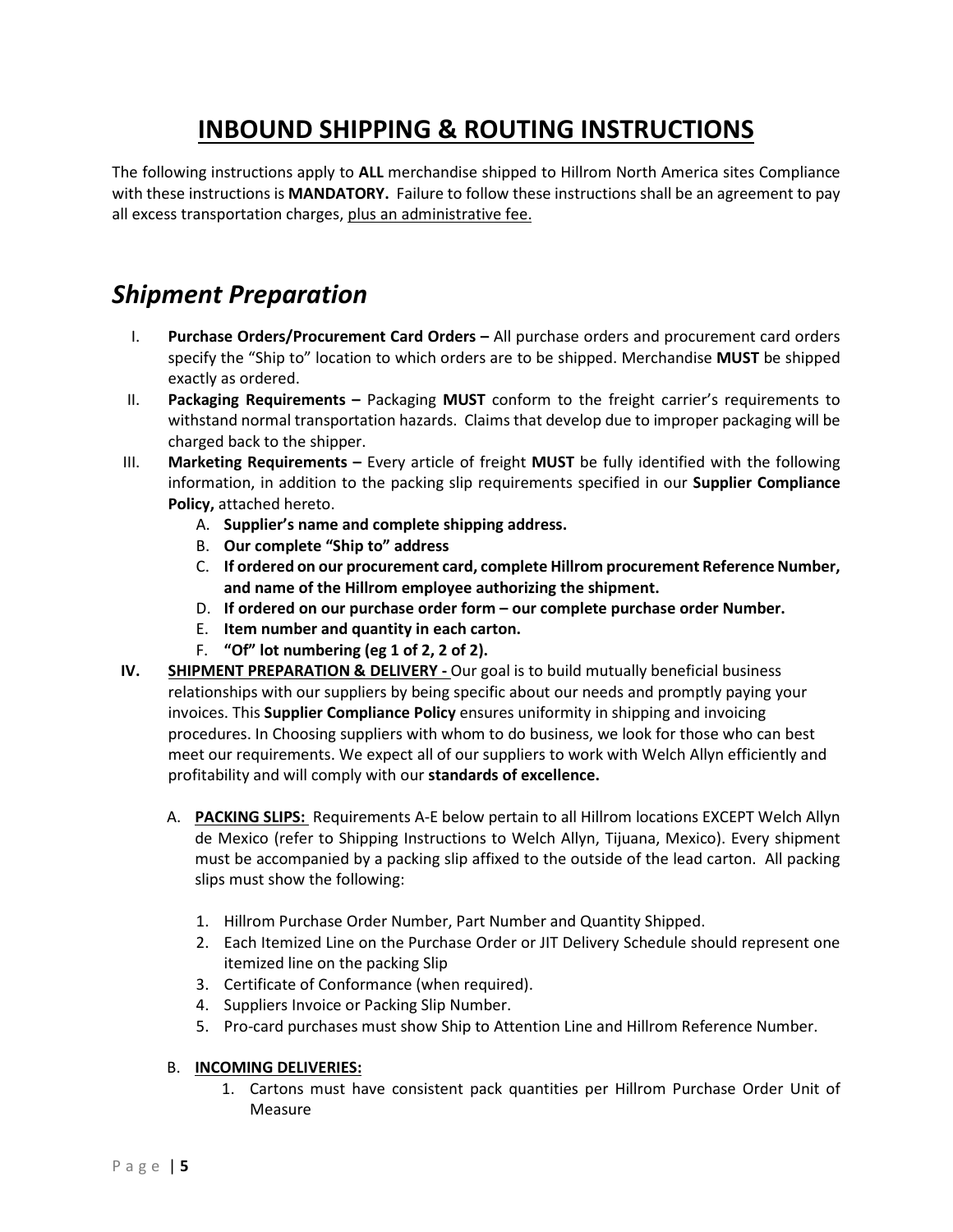- 2. Cartons must not exceed 40 lbs each without prior approval from appropriate Hillrom buyer.
- 3. Appropriate Buyer must be notified of over and/or under shipments prior to shipping.
- 4. Shipments must be delivered within the delivery window +5 days early to 0 days late of the ETA date.
- 5. All Shipments must be shipped according to the Hillrom Shipping and Routing Instructions.
- 6. Purchase Order Number or credit card Reference Number must appear on all shipping labels.
- 7. Truck Shipments must be palletized (where applicable) per packing instructions

#### C. PACKING BEST PRACTICES:

- 1. Material must be palletized with in the perimeter of the pallet to avoid damage. No items should overhand the edge of the pallets.
- 2. Reduce the height on the configuration of the pallets for heavy materials to prevent the material from collapsing due to excess of weight.
- 3. Shipments must be on a 48" x 40" pallet and a maximum height of 52".
- 4. Use corner board protectors to prevent the material from collapsing and protect from damage.
- 5. Stretch film must be tied to wooden pallet and wrapped a minimum of 3 turns around the load.
- 6. No lose cartons on top of pallets.
- 7. Place labels with legend DO NOT DOUBLE STACK on four sides of the pallet.
- 8. Pallets used to ship internationally must be heat treated to ISPM 5 standard and be marked accordingly. Pallets must be in good condition with no broken or loose boards.
- 9. Refer to Palletizing Best Practices section at the end of this document.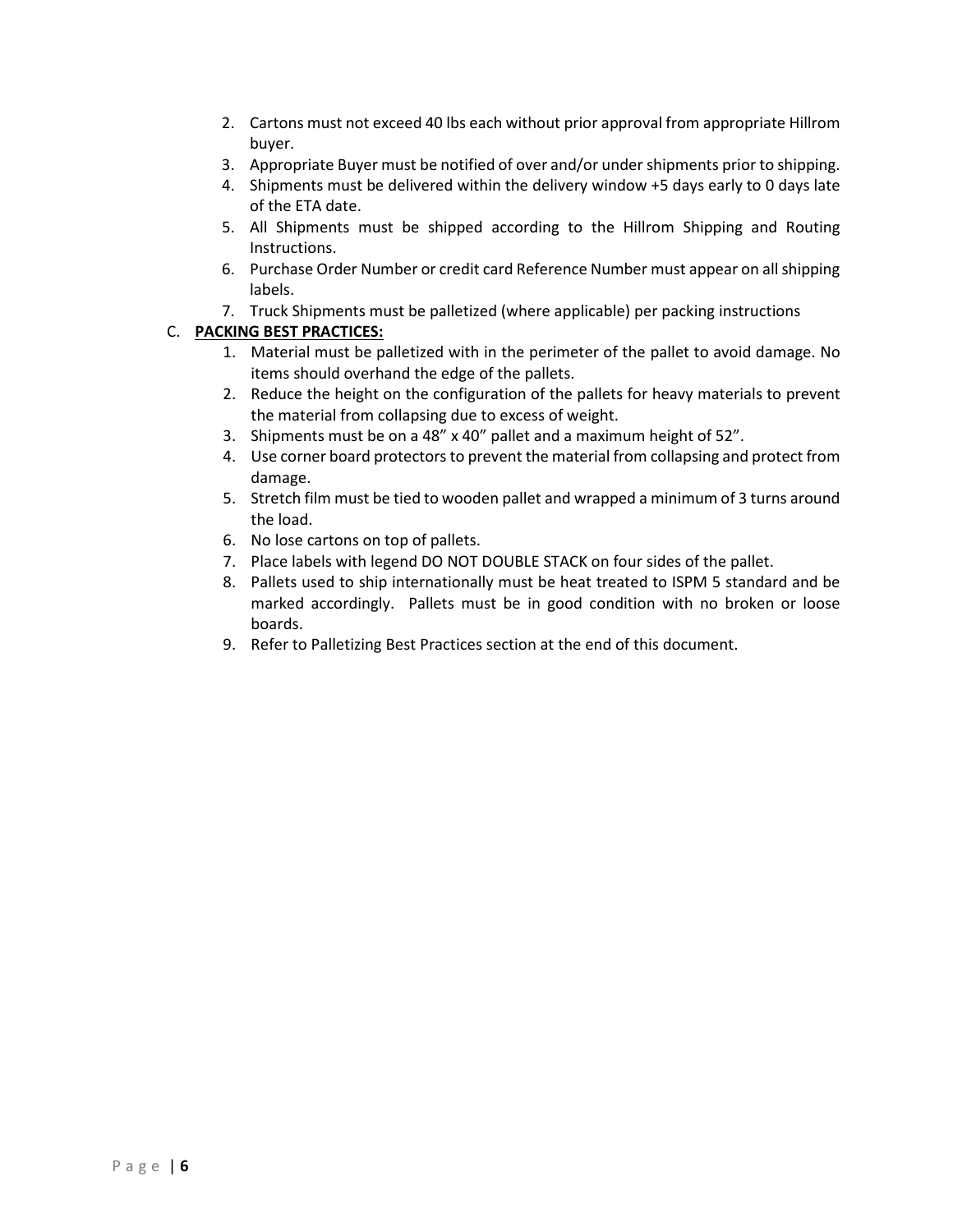# Carrier Selection – US and Canada Suppliers

- V. Parcel Carrier: All shipments weighing less than 400 lbs. chargeable weight are to be routed via Ground where package size and weight limitations are within the standards set out by the carrier. Individual packages on these shipments should not exceed 40 lbs. each. Packages of less than 40 lbs. each should be consolidated whenever possible into over packs not exceeding 40 lbs.
- VI. LTL: For shipments from 400 pounds to 10,000 pounds and where shipments occupy 9 pallets or less of carrier's equipment, ship via the Less Than Truckload (LTL) carriers noted in this guide based on your origin state and the freight destination.
- VII. Truck Load: For all shipments which exceed 10,000 pounds, or are 10 pallets or more, please call your Purchasing Agent for routing instructions.

#### VIII. AIR FREIGHT SHIPMENTS WHEN CHARGES ARE TO BE ABSORBED BY HILLROM

- 1.All airfreight shipments to be pre-approved by a Hillrom representative. Unauthorized air shipment costs will be charged back to the shipper.
- 2. Receiving site's FedEx account number **MUST** be entered in the appropriate space on the airway bill. In addition, our Purchase Order Number or Procard Reference Number must be entered on the AIRWAY BILL.

#### IX. Freight Terms

A) For Hillrom Skaneateles NY, Acton MA, Milwaukee WI: Freight should be shipped Freight Collect, Third Party Billing to:

#### Welch Allyn (USD) / WCAL01

c/o Data2Logistics PO Box 61050 Fort Myers, FL 33906

For Hillrom Tijuana MX carrier ProTrans: Freight should be shipped Freight Collect, Third Party Billing to:

> Third-Party Billing PROTRANS P.O. Box 42069 Indianapolis, IN 46242

For all other Hillrom sites:

Hillrom (USD) / HILL01 c/o Data2Logistics PO Box 61050 Fort Myers, FL 33906

- X. Carrier Selection Product of US Origin:
	- A) Parcel carrier (refer to buyer for account number) FedEx
	- B) LTL: all LTL shipments should be entered via Navisphere for shipping routing and Bill of Lading. If you do not have a Navisphere account or are unfamiliar with the system, please contact your Hillrom Buyer for further information
	- C) Truckload and Air contact you purchasing agent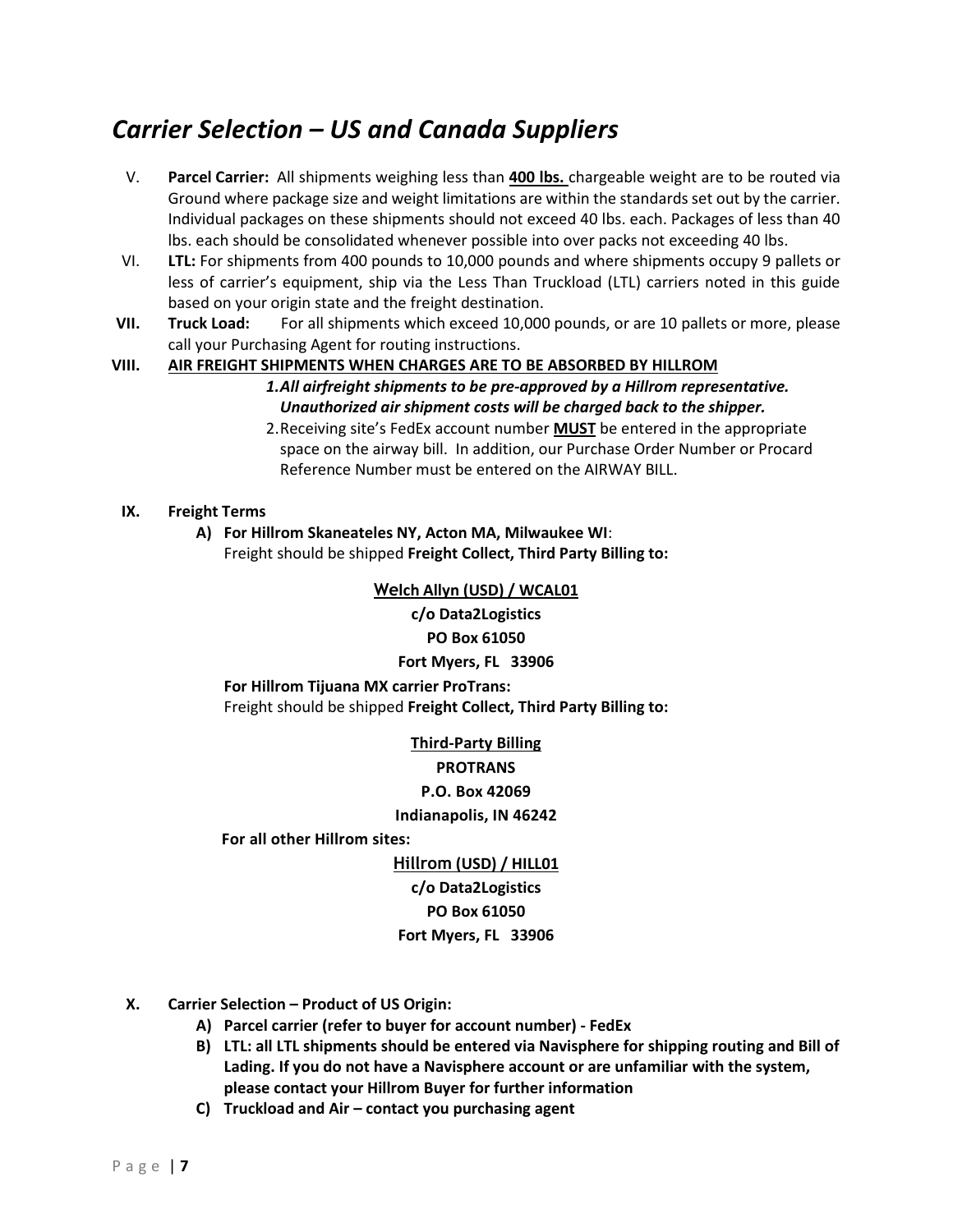## Shipping Instructions to Hillrom Mexico sites

In addition to Shipping Instructions noted above, there are additional specific requirements for shipments destined to Hillrom Mexico sites (Monterrey and Tijuana).

#### Monterrey:

All domestic (US origin) shipments shall be shipped to:

### Hillrom, Monterrey, MX C/O Cargoquin Inc. 11921 Hayter Rd,

Laredo Tx. 78045 ATN; Juan Carlos Gutierrez Phone (956) 251.9195

All international (non-US origin) surface shipments shall be shipped to:

Hill-Rom de México S de R.L de C.V.

Avenida del Telefono #200 Huinala, Apodaca, N.L, México CP 66640

All international (non-US origin) air shipments shall be shipped to:

#### HILL ROM DE MEXICO S DE RL DE CV C/O GRUPO CARGOQUIN

AEROPUERTO INTERNACIONAL DE MONTERREY MARIANO ESCOBEDO APODACA NL México C.P. 66640 Attn: Angel Garza Tel: 52 (81) 82213670

Tijuana:

All shipments shall be shipped to:

Welch Allyn Mexico C/O BLS 2001 Sanyo Avenue Building 1, Suite C San Diego, CA 92154 MXWELALL2471TIJ = MID number.

Acceptance of the shipments by BLS will be conditional, subject to Welch Allyn physical verification of the goods when they arrive in Mexico.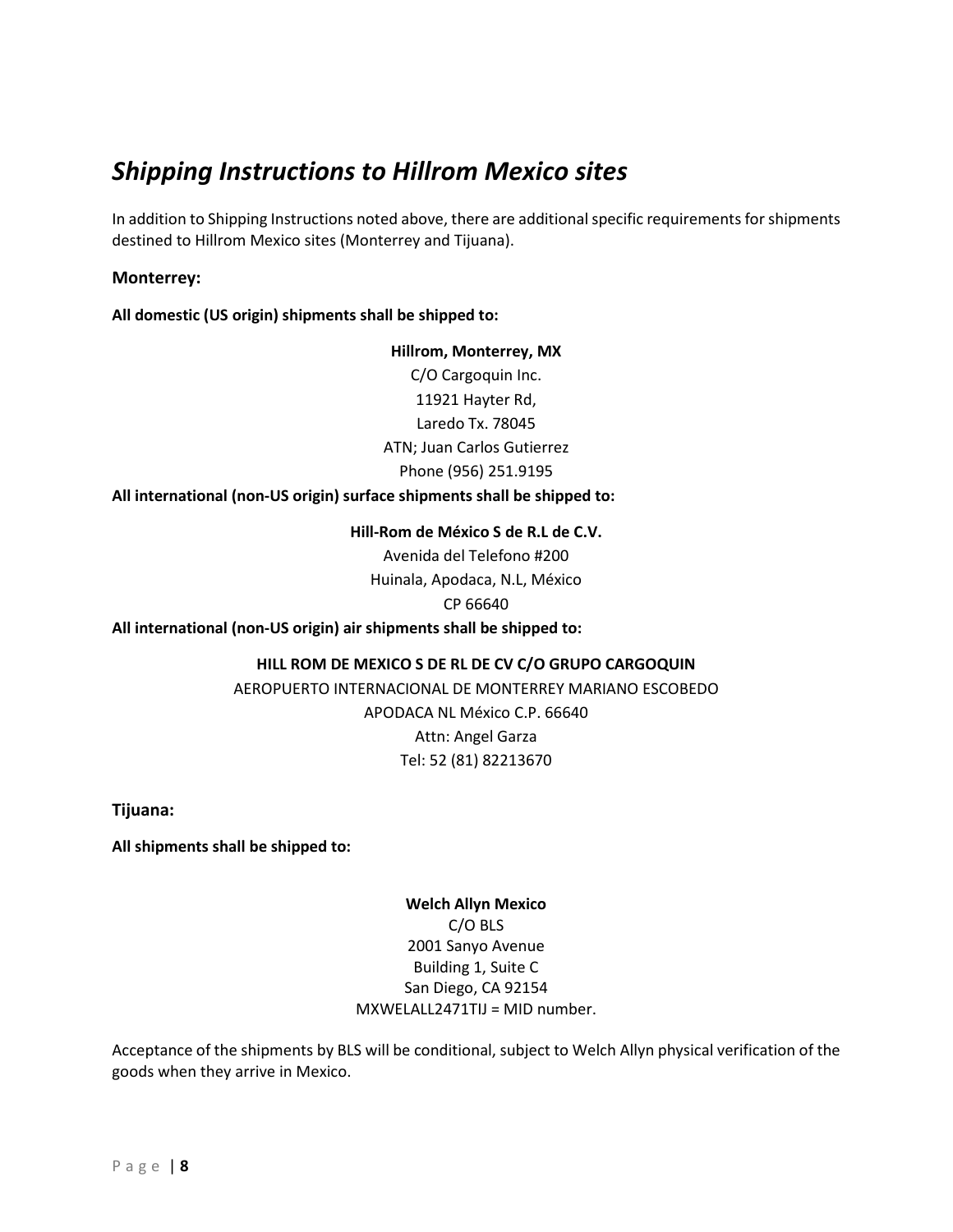### Additional Requirements for Shipments Destined to Hillrom Mexico Sites

Your product will be crossing through US and Mexican Customs. This will include inspection of the product before being delivered to Welch Allyn de Mexico. It is imperative that the counts as well as packing slip information are accurate.

Packing slip must include the following information:

- 1. Purchase List (outside of the box)
- 2. Purchase Order Number
- 3. Welch Allyn Part Number
- 4. Number of boxes
- 5. Individual box quantities
- 6. Description of goods
- 7. Gross Weight
- 8. Original Manufacturer
- 9. Country of Origin

#### Mexican Customs also requires specific information to be on the **Package Label per below:**

- 1. The information must be presented in Spanish or English (not both) and be printed at least 1.5 cm high.
- 2. If the package is less than 32 square cm, the text height must be at least 1 cm high.
- **3.** The information that is required on the Package Label includes:
	- a. Name or generic name of the product
	- **b.** Quantity unless obvious- can be seen.
	- c. Country of Origin "Made in…", "Manufactured in…", "Produced in….."
	- d. Box Numbering  $-$  Box 1 of 3, 2 of 3, 3 of 3 etc.

#### NOTE: SAMPLE SHIPPING LABEL BELOW IN ENGLISH AND SPANISH – USE EITHER ENGLISH OR SPANISH VERSION BUT NOT BOTH.

| ETIQUETA DE IDENTIFICACION | <b>IDENTIFICATION LABEL</b>   |  |  |  |
|----------------------------|-------------------------------|--|--|--|
| Num. de Parte              | <b>Part Number</b>            |  |  |  |
| Descripcion                | <b>Description</b>            |  |  |  |
| Cantidad                   | <b>Quantity</b>               |  |  |  |
| Hecho en                   | <b>Origin of Manufacturer</b> |  |  |  |
| de<br>$#$ de Cajas<br>Caja | Number of Boxes box of        |  |  |  |
| Fecha de expiracion        | Date of Expiration            |  |  |  |
| <b>Notas</b>               | <b>Notes</b>                  |  |  |  |
|                            |                               |  |  |  |

Key Note: Accurate identification of products: Improperly identifying materials and / or inaccurate count exposes HIllrom to fines, penalties, and even confiscation of product by Mexican customs. Suppliers are responsible for accurate representation of their products; therefore, any costs incurred will be the suppliers' responsibility.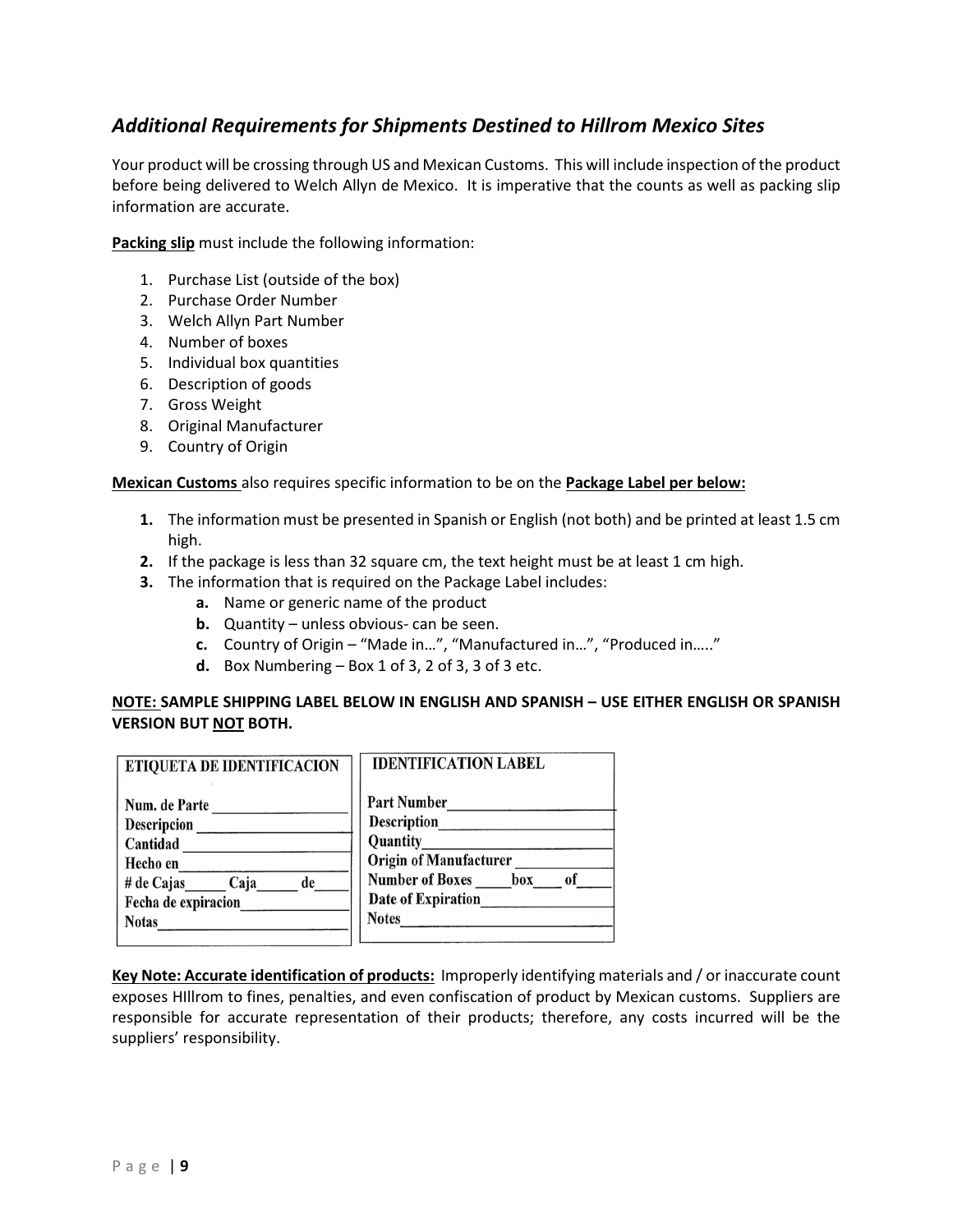#### Key Note: Wooden Pallets:

- 1) Wooden pallets must be Internationally Heat Treated or fumigated with methyl bromide.
- 2) Must have the symbol identifying this printed on the pallet itself. See: appendix: Packaging Requirements.
- 3) Plastic pallets are permitted

Mexican Customs will not allow any pallets into their country that do not follow this guideline. Any pallets not marked properly will be detained and repackaged. Any additional cost for repackaging will be billed to Suppliers.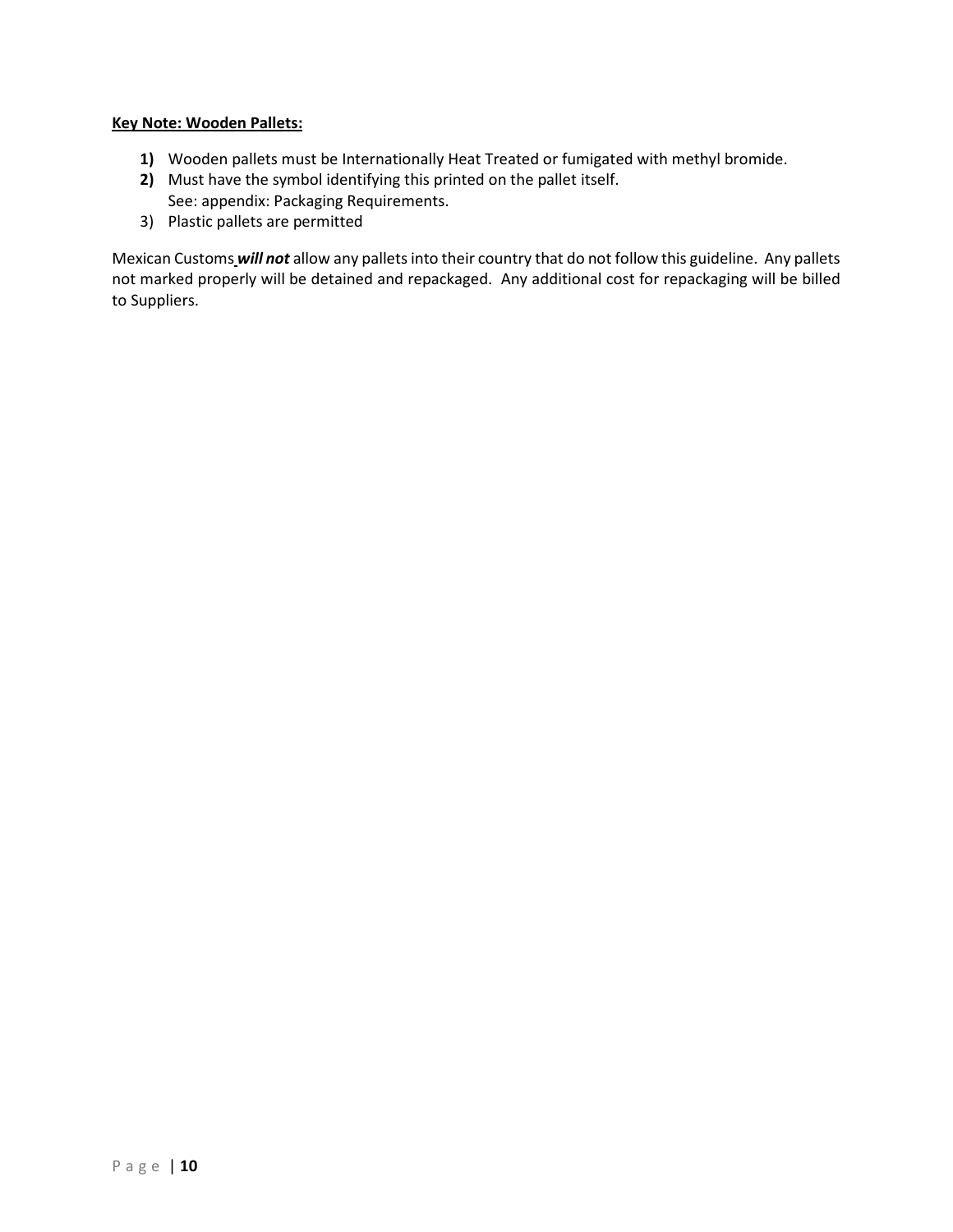# INTERNATIONAL SHIPMENTS (US IMPORTS)

#### FILLING OUT IMPORT DOCUMENTATION:

Please fill out the commercial invoice when shipping into Hillrom US locations with the following information.

#### It is vital this information is filled out completely to clear US Customs and US Food Drug Administration (FDA) release (when applicable).

#### Information needed:

- 1. Hillrom Purchase order number (on all international documentation).
- 2. Complete and clear description of the item being shipped.
- 3. Harmonized Tariff code verified by Hillrom procurement team.
- 4. Country of Origin verified by Hillrom procurement team.
- 5. The declared value will be the price Hillrom will agreed to pay for the goods supplied.
- 6. Samples that are being shipped must include the commercial value of the parts for US Customs purpose.
- 7. All documents supplied must be in English
- 8. Medical Device Listing Number (if applicable)
- 9. FDA Product Code (if applicable)
- 10. 510K (if applicable)
- 11. Full name and address of the manufacturer
- 12. Shipper and Consignee's contact name and telephone number just in case questions arise.

If you have questions regarding the data needed on the commercial invoice please contact your Commodity Manager or Purchasing Agent.

It is vital that the product packaging contain Country of Origin marking in accordance with US Customs regulations. This COO marking must agree with statements contained in the Commercial Invoice for this shipment.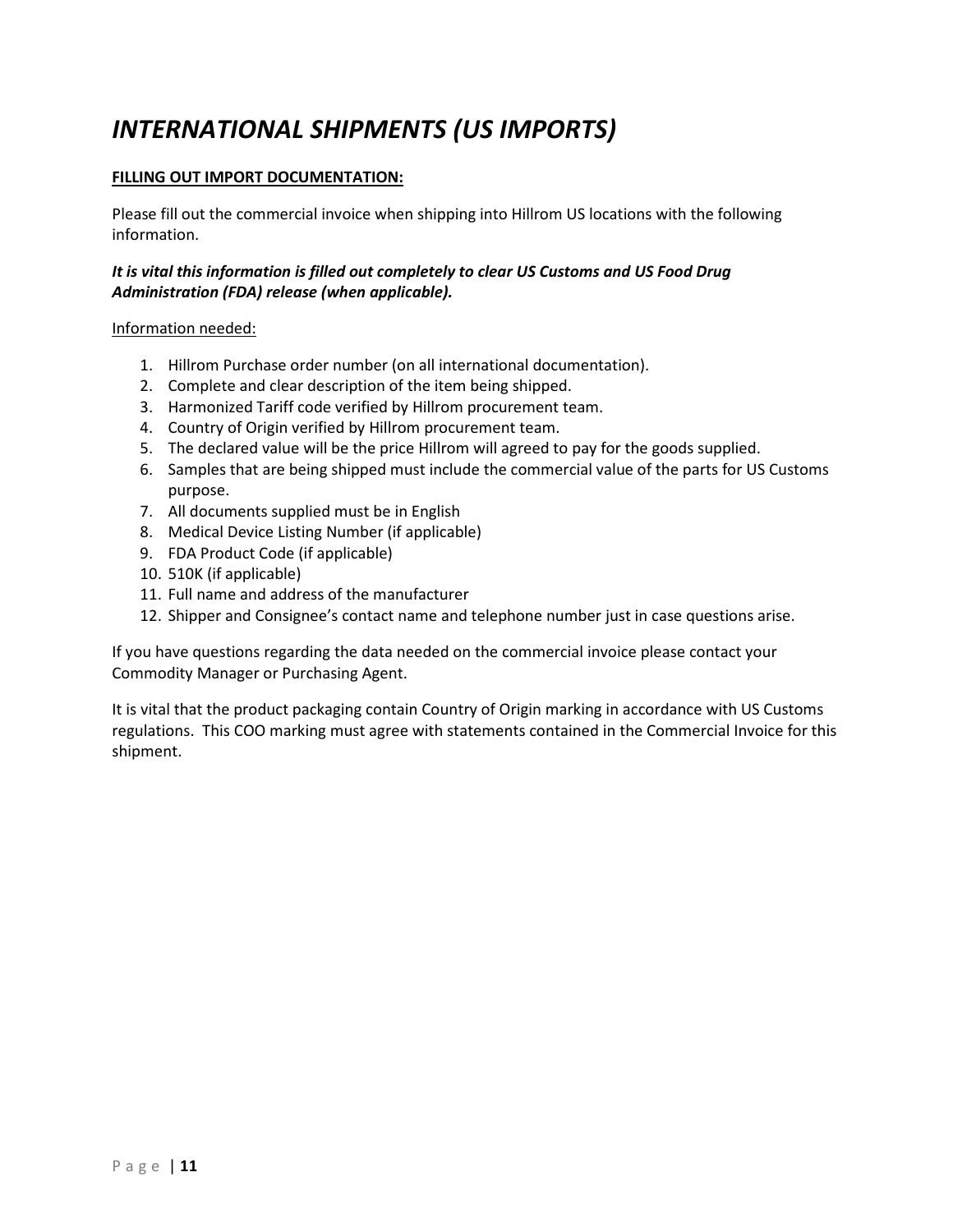# Carrier Selection – International shipments

All airfreight shipments to be pre-approved by a Hillrom representative. Unauthorized air shipment costs will be charged back to the shipper.

NOTE: all weights are to be the greater of actual or dimensional weight. Dimension weight is calculated as follows:

| dimensional weight (kg) | <b>length (cm) x width (cm) x height (cm)</b><br>6000 |  | $\frac{1}{2}$ chargeable weight (kg) |
|-------------------------|-------------------------------------------------------|--|--------------------------------------|
|                         |                                                       |  |                                      |

| <b>TRANSPORTATION</b><br><b>MODE</b>                      | <b>SELECTED</b><br><b>CARRIER/FREIGHT</b><br><b>FORWARDER</b>                                                     | <b>CUSTOMS</b><br><b>BROKER</b> | <b>REQUIRED</b><br><b>DOCUMENTS</b>                                      | <b>INCO terms</b> |
|-----------------------------------------------------------|-------------------------------------------------------------------------------------------------------------------|---------------------------------|--------------------------------------------------------------------------|-------------------|
| Parcel (under 100<br>$\mathsf{lbs.}$                      | *Canada and Mexico<br>Origin: FedEx Ground.<br>All Other International<br>Origins: FedEx International<br>Economy | FedEx                           | Commercial<br>Invoice, Packing<br>List                                   | FCA Origin        |
| >100lbs originating<br>in Europe                          | <b>Expeditors</b>                                                                                                 | <b>Expeditors</b>               | Commercial<br>Invoice, Packing<br>List, Airway bill or<br>Bill of lading | FCA Origin        |
| >100lbs originating<br>all locations other<br>than Europe | Ceva Logistics                                                                                                    | Ceva Logistics                  | Commercial<br>Invoice, Packing<br>List, Airway bill or<br>Bill of lading | <b>FCA Origin</b> |
|                                                           |                                                                                                                   |                                 |                                                                          |                   |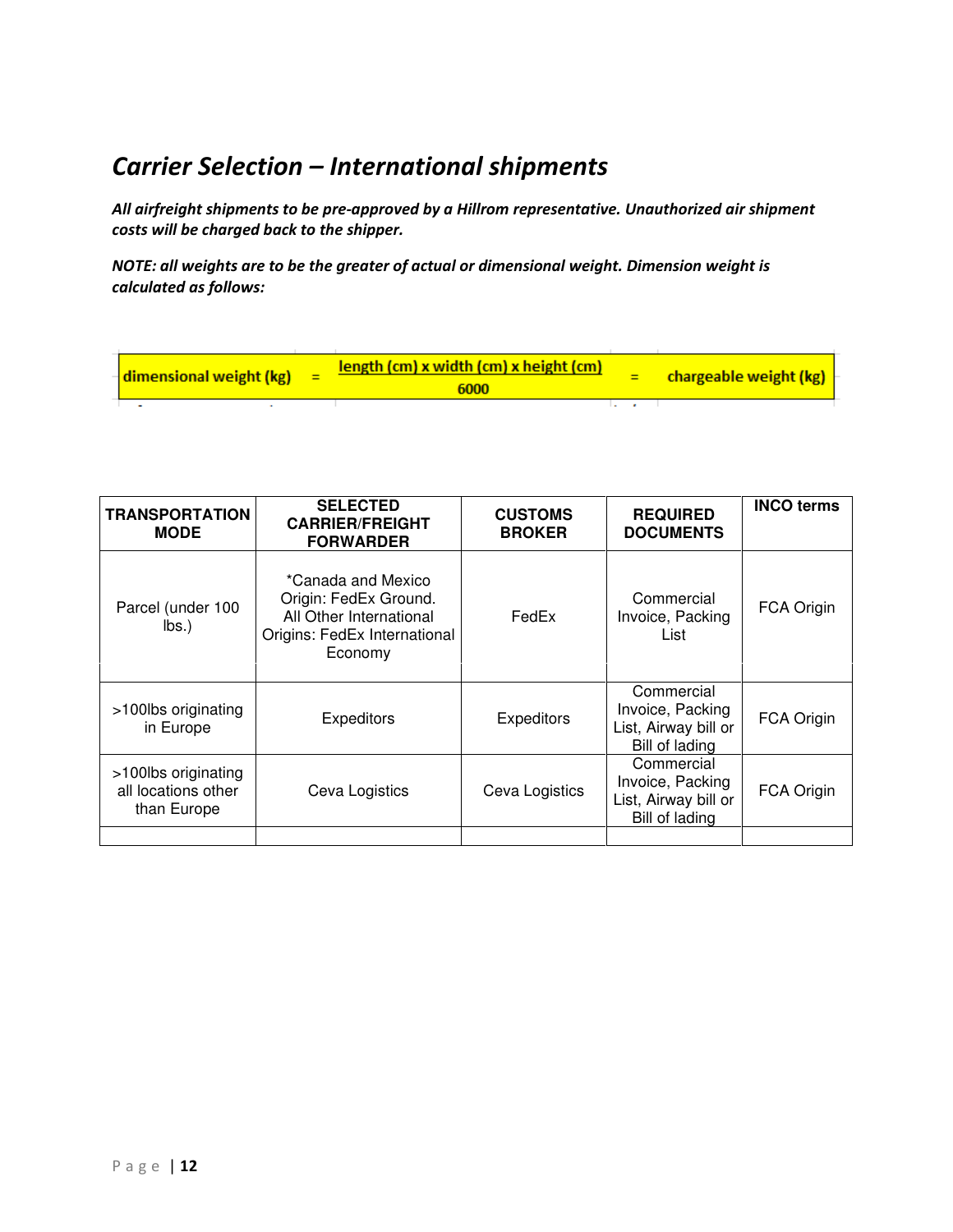## Palletizing Best Practices:

### **REQUIREMENTS FOR WOOD PALLETS**

The following provides the general requirements for pallets used for packaging and load unitization of products being shipped to Hill-Rom facilities*.* These requirements are applicable to new construction and reuse of used pallets.

### **GENERAL REQUIREMENTS**

#### **A. New Pallets**

- 1. Reusable pallets that are: 48" x 40" in size, sizes are specified in order of *Length x Width. The width direction is always parallel to the top deck boards.* Material cannot be shipped on any other pallet size without prior approval from Hill-Rom.
- 2. GMA 1A or 1B Grade pallets:
	- i. 6 or 7 boards on top, depending on board width
	- ii. No less than 4 boards on bottom
	- iii. 3 Notched Stringers
	- iv. 4-way entry



- 3. Pallets must have a safe working load of at least 2,200 lbs. (1000 kg).
- 4. Single use pallets are prohibited.
- 5. Ship only on pallets that are in good condition, broken and damaged pallets are not acceptable and may be rejected at the seller's expense.

#### **B. Used Pallets**

- 1. The term "Used Pallet" includes any recycled, remanufactured, or repaired pallet that is not made entirely from new lumber. Used GMA 48 x 40 partial 4-way entry stringer pallets are allowed if they meet the following criteria:
	- a. Wood Pallets having all deck boards present and securely attached.
	- b. "Grade #1" or "A Grade" a common industry name for a repaired pallet in almost new or near original condition. Broken stringers may have been replaced or repaired with metal plates. All damaged deck boards are replaced, and nail heads are flush. This is a fairly clean pallet that is structurally sound.
	- c. "Grade #2" or "B Grade" another common industry name for a used pallet having two or fewer damaged stringers repaired **(block stringers or double stringers are not allowed)**. All deck boards must be present, repaired, and securely fastened. Some protruding nail heads are allowed.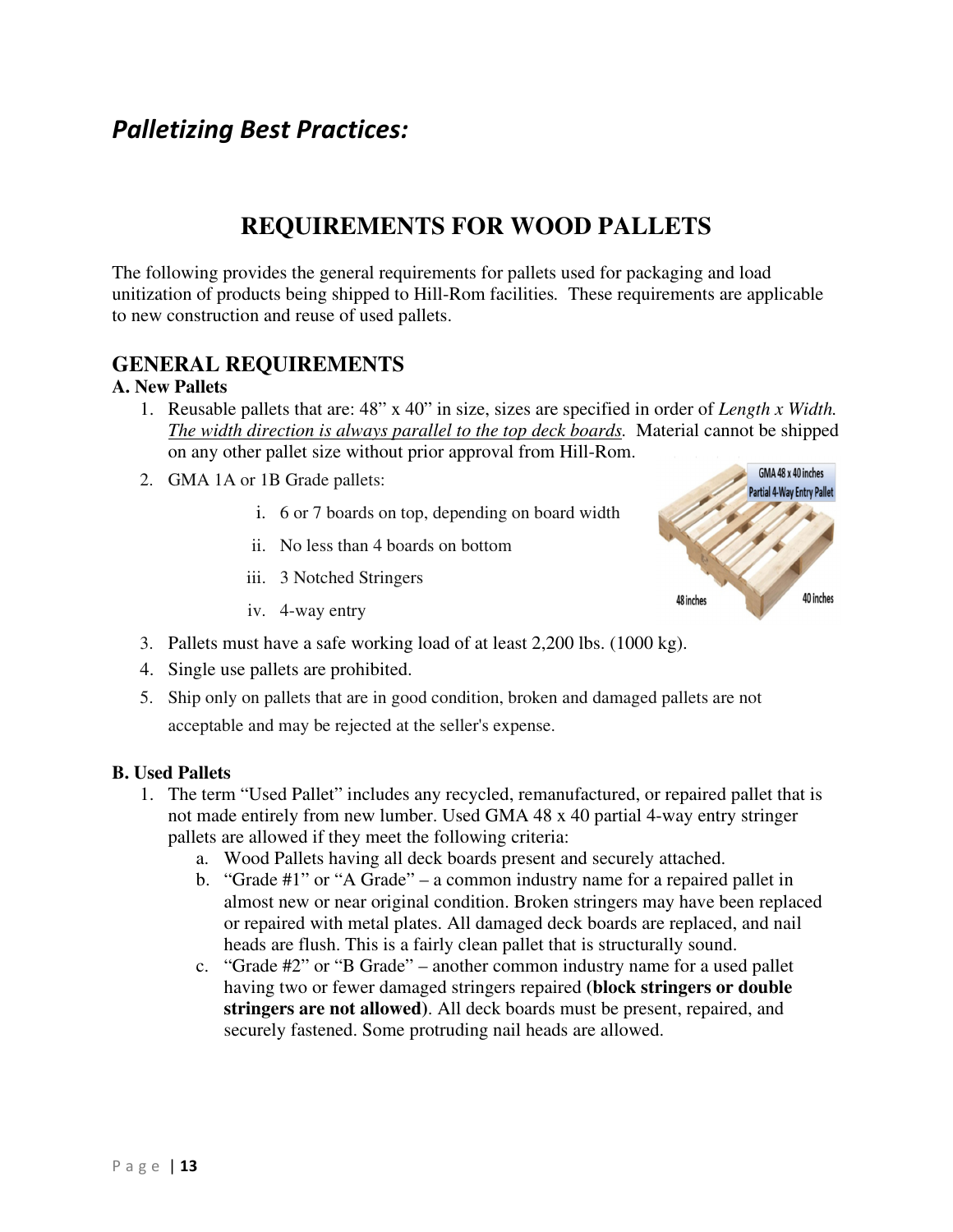### **C. International Pallets**

- 1. Must meet General wood pallets requirements above.
- 2. Must meet ISPM 15 wood packaging requirements and have this branding visible.
- 3. Supplier must supply a copy of their IPPC certified Heat HT Stamp if shipping material on HT pallets.

### **D. Wood Pallet References**

- a. Grocery Manufacturers of America (GMA) Grocery Industry Pallet Specifications
- **b.** ISPM-15 Compliance Heat Treatment (HT)

# **REQUIREMENTS FOR PALLET LOADING**

The following provides the general requirements for pallet loading and unitization of products being shipped to Hill-Rom facilities*.* 

### **A. Pallet loading**

- 1. When shipping on pallets, pallet loads cannot **exceed 52"** this includes the pallet base. Any variance to this requirement needs prior approval by Hill-Rom.
- 2. The pallet pattern selected must provide the most efficient usage possible. The selected pattern must allow for the pallet load to have **no overhang of the containers over the pallet edges**.
- 3. Mixed pallet loads must have a "MIXED LOAD" label applied to the exterior of the pallet load.
- 4. The total loaded pallet weight cannot exceed 2000 lbs. (907 KG)
- 5. Place labels with legend "DO NOT DOUBLE STACK" on four sides of the pallet
- 6. Lose cartons placed on top of a pallet is not acceptable.

### **B. Pallet Load Securement**

- 1. When shipping on pallets, all containers must be adequately secured to pallets using either plastic banding or stretch wrap so that the load cannot shift.
- 2. When banding is the primary method of unitizing the load, the load must be secured with two (2) bands in each direction, the length direction and the width direction. Non-metallic banding is required for use with corrugated materials. The use of corner boards under the bands is required to prevent damage to the boxes on the top layer of the pallet.

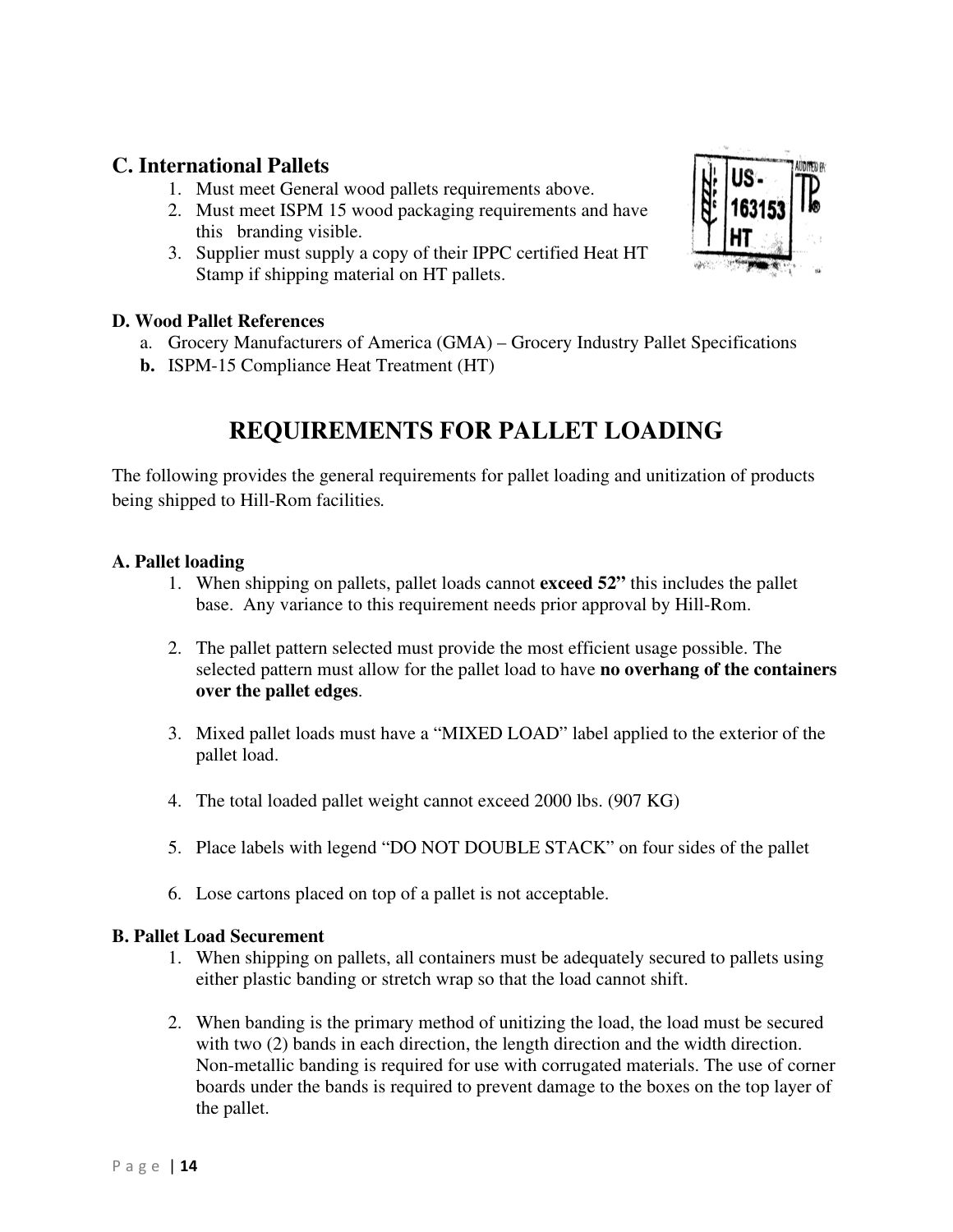- 3. Stretch wrap should be clear.
- 4. When stretch wrapping pallet loads, the stretch wrapping must start below the deck boards of the pallet load and extend up to the top of the load. The stretch wrap must not be so tight that the vertical box edges at the corners of the pallet are excessively deformed. A minimum of 2 wraps should be applied to both the top and the bottom of the pallet. For heavier pallets it is recommended that 3 wraps be applied to both the top and bottom of the pallet. Some products will require corner boards to be used under the stretch wrap on each of the 4 vertical pallet edges to assure that the product maintains vertical stacking.

### **C. Packaging Performance Requirements**

- 1. All corrugated boxes, pallets, etc., must be of enough strength to withstand in-transit small parcel, LTL, FTL, containers and in-house handling.
- 2. All corrugated boxes must have adequate stacking strength capabilities to be able to be stacked to the 52" max height requirement.
- 3. Claims that develop due to improper packaging will be charged back to the shipper.

#### **D. Shipment Preparation Requirements**

- 1. No more than one part number is to be packaged in a primary container. When palletizing loads, if more than one-part number is loaded onto a pallet, special "Mixed Load" labels are to be used.
- 2. Cartons must have consistent pack quantities per Hill Rom Purchase Order Unit of Measure
- 3. When possible, individual cartons should weigh no more than 25lbs and **cartons must never exceed 40 lbs**.
- 4. Appropriate Buyer must be notified of over and/or under shipments prior to shipping.
- 5. Each individual part container must have the following marking written or labeled.
	- G. Supplier's name and complete shipping address.
	- H. Our complete "Ship to" address
	- I. If ordered on our procurement card, complete Hill-Rom procurement Reference Number, and name of the Hill-Rom employee authorizing the shipment.
	- J. If ordered on our purchase order our complete purchase order number.
	- K. Item number and quantity in each carton.